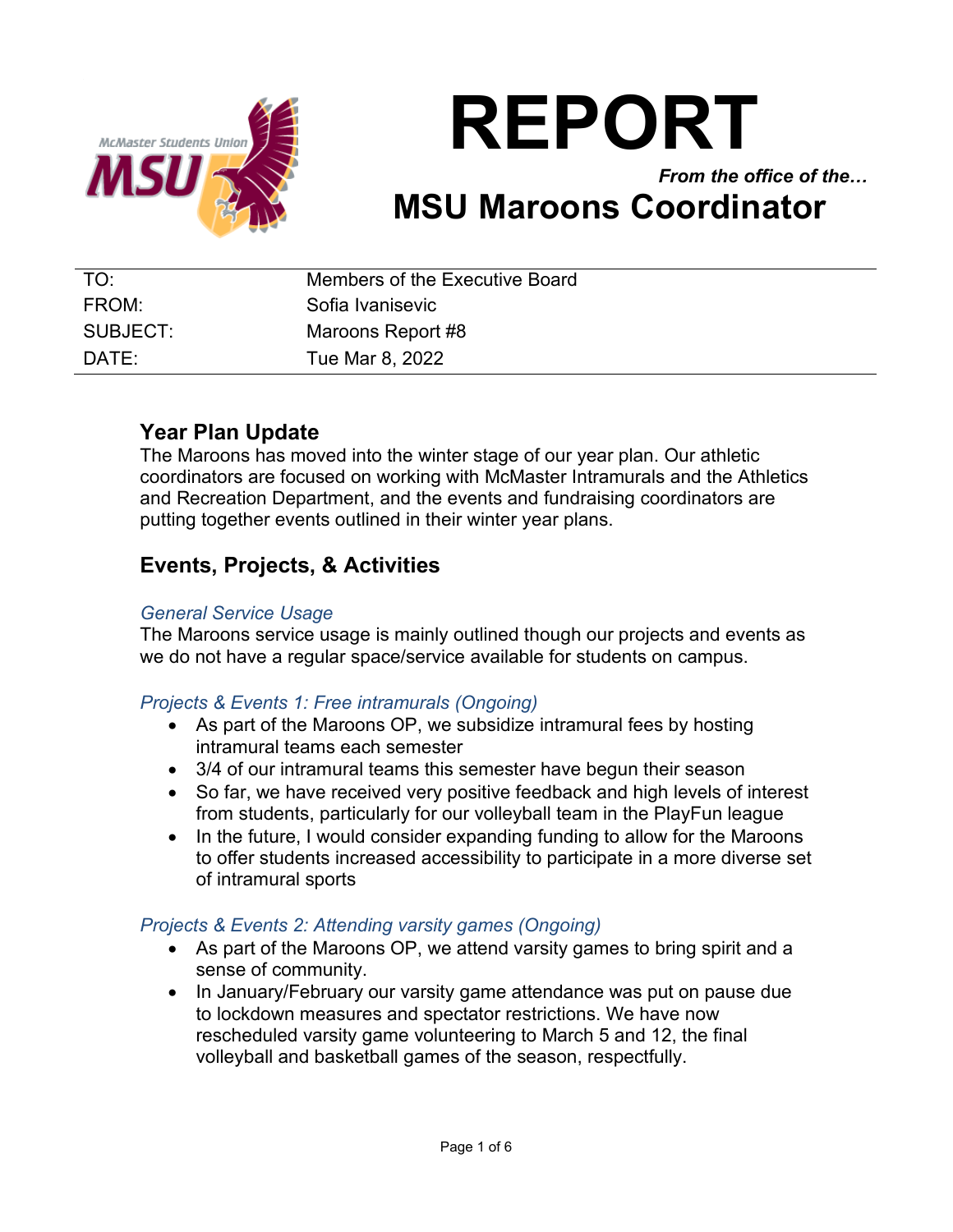#### *Projects & Events 3: Community volunteering at the Hub (Ongoing)*

- As part of the Maroons OP, we support community organizations by volunteering where support is needed.
- This year, the Maroons have gotten involved with an organization called The Hamilton Hub that works to offer support services with those experiencing homelessness and housing instability.
- In-person volunteering with the Hub will be made optional to all volunteers to accommodate for various comfort levels related to in-person programming.

#### *Projects & Events 4: Online trivia night (Ongoing)*

- The Maroons Events and Fundraising Coordinators are working towards collaborating with CampusEvents to put together a trivia night for all students.
- The theme for the trivia night is "Feeling '22: A Taylor Swift Themed Trivia Night to Kick off 2022".
- Event date is March  $9<sup>th</sup>$  @ 6pm

#### *Projects & Events 5: Coordinator Hiring (complete)*

- Maroons 2022-2023 Coordinator has now been hired
- We have had our first transition meeting and are now discussing timelines for hiring next year's executive team!

#### *Projects & Events 6: Dodgeball Tournament (Ongoing)*

- The Maroons are currently working towards putting together a Dodgeball tournament which will be open to all students.
- The Maroons Athletics Coordinators are currently in touch with Athletics and Recreation to explore space booking within DBAC/IWC
- The goal of this tournament is to raise money for a local charity through a small buy-in fee for each team
- Estimated date for the tournament will be near the end of March

#### *Projects & Events 7: Mental Health Mondays*

- The Maroons Athletics and Promotions Coordinators have piloted a new social media initiative termed "Mental Health Mondays (MHM)"
- MHM consists of a weekly series of posts on the Maroons Instagram stories
- Each week, one Maroons pod is assigned a story takeover where they have the opportunity to show students small initiatives they take to support their mental health during stressful periods of school
- So far, this initiative has helped improve our service engagement for both volunteers and students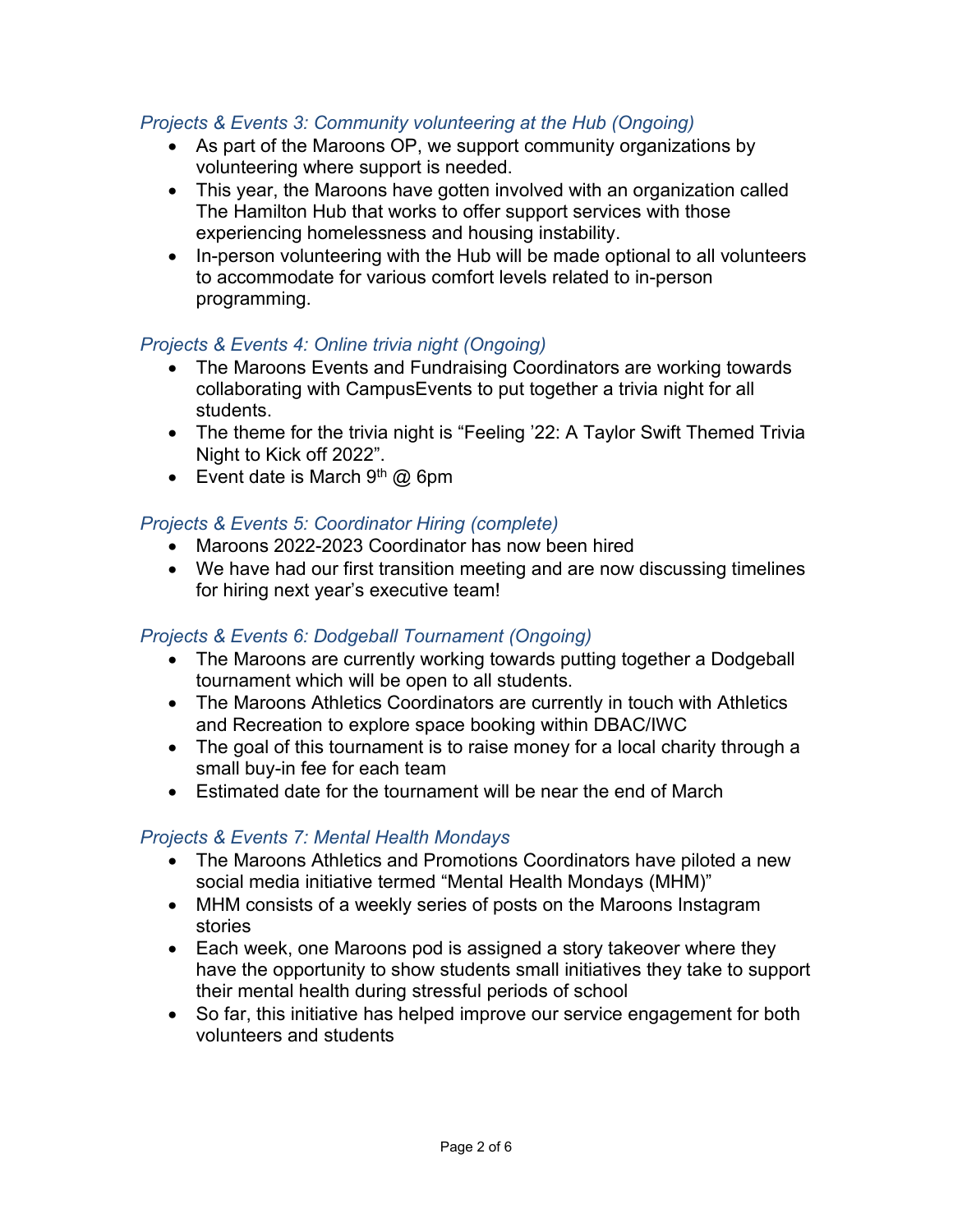#### *Projects & Events 8: March Madness Bracket Challenge*

- The Maroons Athletics Coordinators are organizing a March Madness challenge, where students and volunteers are able to predict the final bracket for the NCAA Basketball March Madness tournament
- We are assessing the possibility of offering a prize to the winner with the most accurate bracket, such as a sports jersey of their choice
- This event will kick off on March 15, as the tournament begins

## **Outreach & Promotions**

#### *Summary*

Our goal for this semester has been to come up with initiatives that will encourage more consistent posting to increase engagement, as well as building up followers for maximum reach during hiring periods.

#### *Social Media Engagement since the Previous Report*

Overall, our service is still focused on using Instagram as our primary social media platform, as we believe it is most successful in engaging the new generation of students. To boost engagement, the Promotions Coordinator is in the process of organizing promotional campaigns (e.g. "Mental Health Mondays", "Leaders in the Community") that will span the rest of the semester. Several other small campaigns are underway, such as a "Leaders in the Community" campaign, which will help support and diversify engagement as we enter into hiring season.

| <b>Insights</b>                 | <b>Start</b><br><b>Values</b> | <b>Last Report</b><br><b>Values</b> | <b>Current</b><br><b>Values</b> | <b>Report</b><br>Change (%) | <b>Total</b><br>Change (%) |
|---------------------------------|-------------------------------|-------------------------------------|---------------------------------|-----------------------------|----------------------------|
| <b>Followers</b>                | 1540                          | 1891                                | 1909                            | 1%                          | 124%                       |
| <b>Impressions</b>              | 3864                          | 2473                                | 18,441                          | 746%                        | 477%                       |
| <b>Profile Visits</b>           | 416                           | 300                                 | 468                             | 156%                        | 113%                       |
| <b>Website</b><br><b>Visits</b> |                               | 50                                  | 41                              | $-18%$                      | 586%                       |
| <b>Reach</b>                    | 749                           | 852                                 | 1378                            | 162%                        | 184%                       |

#### *Table 1: Instagram Engagement Insights*

#### **Finances**

#### *Budget Summary*

No additional costs have been incurred since the last EB report.

| <b>Account</b><br>ltem<br>Code | Cost | <b>Description</b> | Date of<br><b>Purchase</b> |
|--------------------------------|------|--------------------|----------------------------|
|--------------------------------|------|--------------------|----------------------------|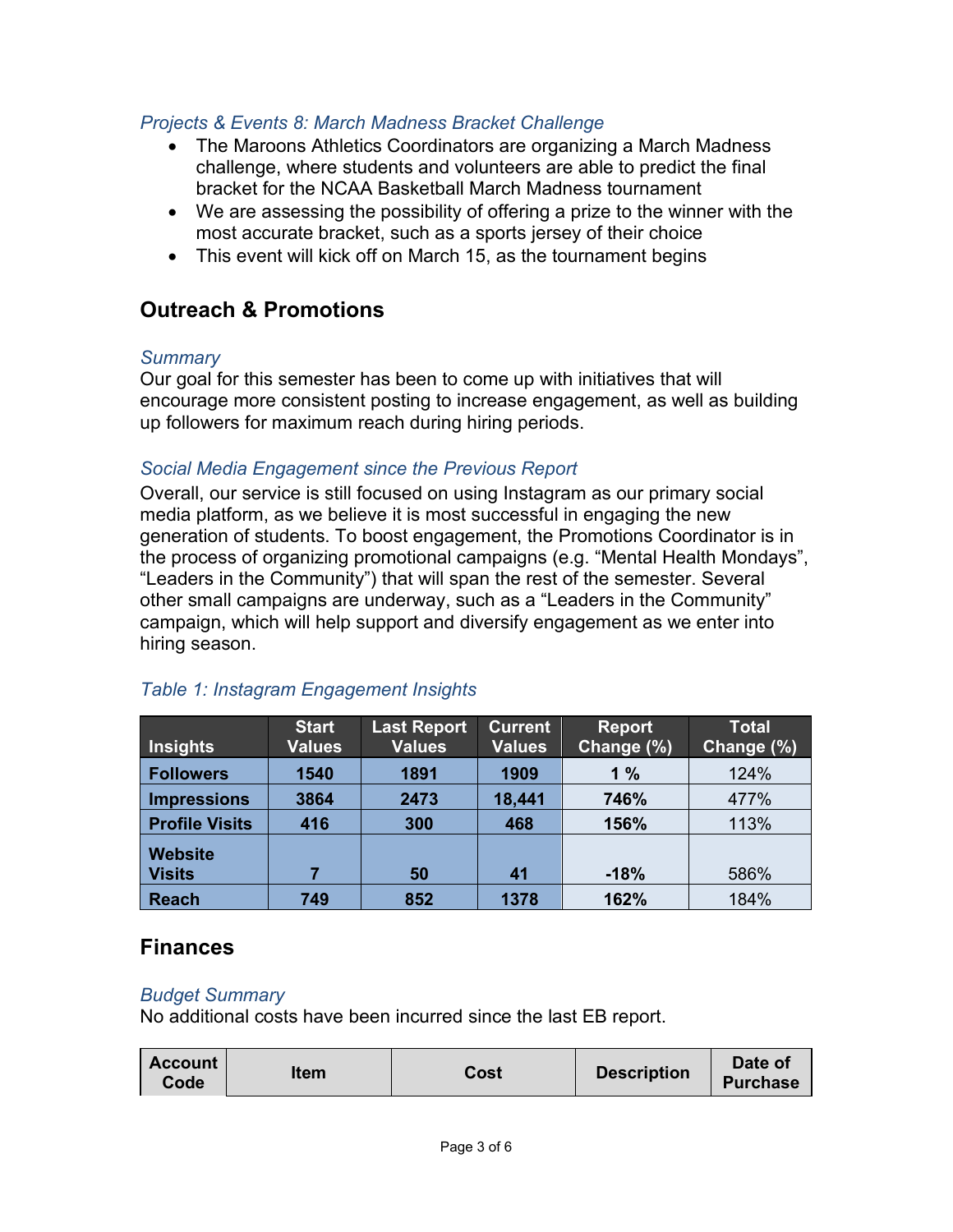| 5003-         | <b>Maroons - OFFICE</b>           |               |        |                       |                  |
|---------------|-----------------------------------|---------------|--------|-----------------------|------------------|
| 0120          | <b>SUPPLIES</b>                   | $\frac{1}{2}$ | 50     |                       |                  |
|               |                                   |               |        |                       |                  |
|               | <b>Total Spent in Line</b>        | \$            |        |                       |                  |
|               | <b>Remaining in Line</b>          | \$            | 50     |                       |                  |
|               |                                   |               |        |                       |                  |
|               | Maroons -                         |               |        |                       |                  |
| 6102-         | <b>ANNUAL</b>                     |               |        |                       |                  |
| 0120          | <b>CAMPAIGNS</b>                  | $\frac{1}{2}$ | 450    |                       |                  |
|               |                                   |               |        |                       |                  |
|               | <b>Total Spent in Line</b>        | $\frac{1}{2}$ |        |                       |                  |
|               | Remaining in Line                 |               |        |                       |                  |
|               |                                   | \$            | 450    |                       |                  |
|               | Maroons -                         |               |        |                       |                  |
| 6415-         | Volunteer                         |               |        |                       |                  |
| 0120          | Appreciation                      | \$            | 750    |                       |                  |
|               |                                   |               |        |                       |                  |
|               | <b>Total Spent in Line</b>        | $\frac{1}{2}$ |        |                       |                  |
|               | Remaining in Line                 | \$            | 750    |                       |                  |
|               |                                   |               |        |                       |                  |
|               | Maroons -                         |               |        |                       |                  |
|               | <b>ADVERTISING</b>                |               |        |                       |                  |
| $5715 -$      | <b>AND</b>                        |               |        |                       |                  |
|               |                                   |               |        |                       |                  |
| 0107          |                                   | $\$\$         | 1000   |                       |                  |
|               | <b>PROMOTIONS</b>                 |               |        | General rep           | May 6,           |
|               |                                   | \$100         |        | hiring graphic        | 2021             |
|               |                                   |               |        | WW charity            |                  |
|               |                                   |               |        | announcement          |                  |
|               |                                   | \$75          |        | graphic               | <b>July 2021</b> |
|               |                                   |               |        | Radio rentals         |                  |
|               |                                   |               |        | for WW                | Sep 1,           |
|               |                                   | \$367.25      |        | communication         | 2021             |
|               |                                   |               |        | Winter                |                  |
|               |                                   |               |        | intramural fees       |                  |
|               |                                   |               |        | - volleyball and      | November         |
|               |                                   | \$200         |        | soccer                | 24, 2021         |
|               | <b>Total Spent in Line</b>        | \$            | 742.25 |                       |                  |
|               | Remaining in Line                 | \$            | 257.75 |                       |                  |
|               |                                   |               |        |                       |                  |
|               | Maroons -                         |               |        |                       |                  |
| 6603-<br>0120 | <b>SPECIAL</b><br><b>PROJECTS</b> | $\frac{1}{2}$ | 750    |                       |                  |
|               |                                   |               |        | Meditation            |                  |
|               |                                   |               |        | coach for WW          | September        |
|               |                                   | \$35          |        | event                 | 4, 2021          |
|               |                                   |               |        | <b>AVTEK cost for</b> | September        |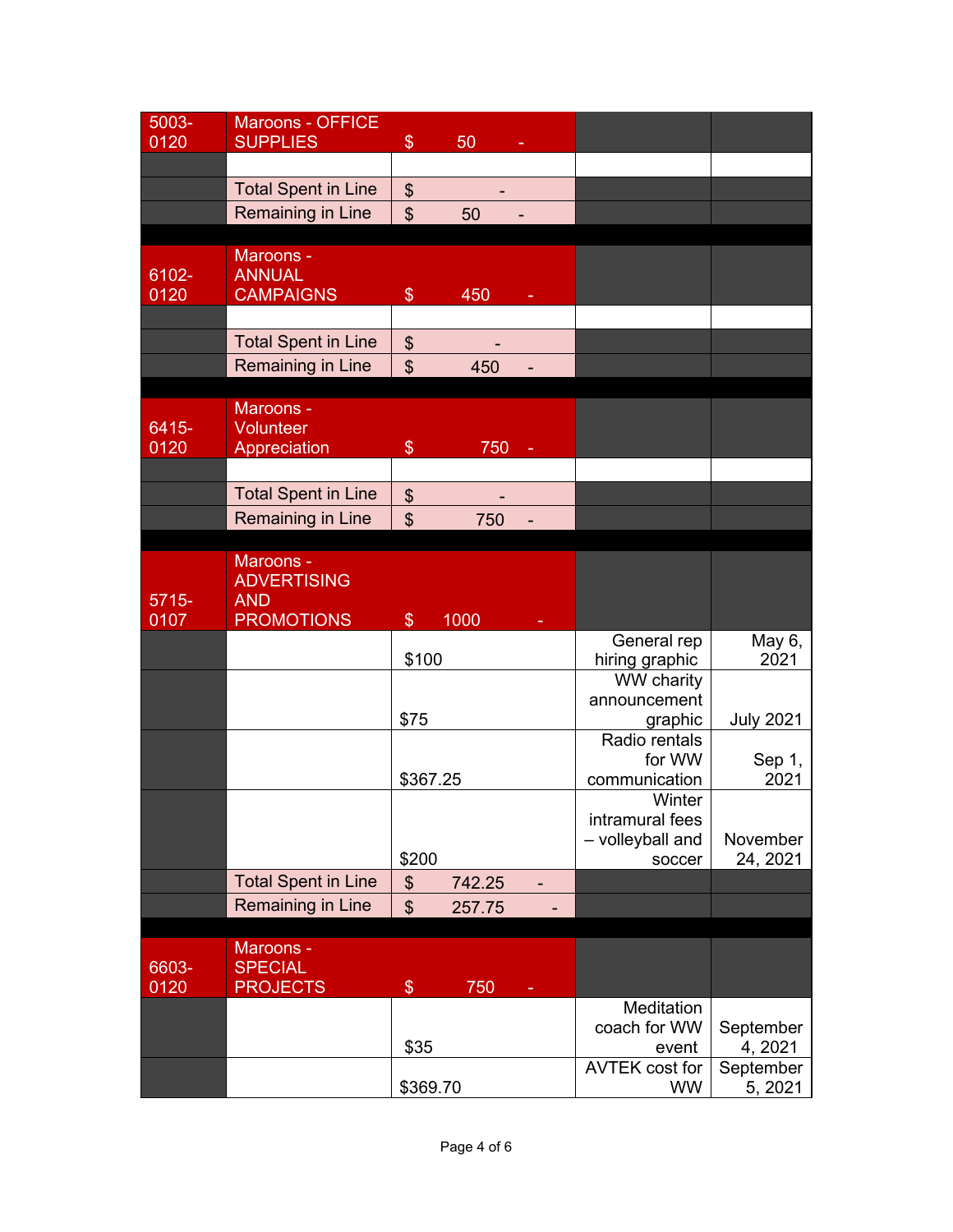|               |                                               | \$110          |         | <b>Fall Intramural</b><br>Fees                                          | September<br>30, 2021   |
|---------------|-----------------------------------------------|----------------|---------|-------------------------------------------------------------------------|-------------------------|
|               |                                               | \$230          |         | Winter<br>intramural fees<br>- basketball<br>and innertube<br>waterpolo | November<br>24, 2021    |
|               | <b>Total Spent in Line</b>                    | $\frac{1}{2}$  | 744.70  |                                                                         |                         |
|               | Remaining in Line                             | $\mathfrak{S}$ | 5.30    |                                                                         |                         |
|               |                                               |                |         |                                                                         |                         |
| 6633-<br>0120 | Maroons -<br><b>UNIFORMS</b>                  | $\$\$          | 2500    |                                                                         |                         |
|               |                                               | \$2010.61      |         | <b>Maroons</b><br>Jersey order                                          | <b>July 12,</b><br>2021 |
|               | <b>Total Spent in Line</b>                    | $\frac{1}{2}$  | 2010.61 |                                                                         |                         |
|               | Remaining in Line                             | $\mathfrak{S}$ | 489.39  |                                                                         |                         |
|               |                                               |                |         |                                                                         |                         |
| 6804-<br>0120 | Maroons -<br><b>MEMBER</b><br><b>TRAINING</b> | $\$\$          | 500     |                                                                         |                         |
|               |                                               | \$500          |         | <b>SACHA</b><br>training                                                | August 21,<br>2021      |
|               | <b>Total Spent in Line</b>                    | \$500          |         |                                                                         |                         |
|               | Remaining in Line                             | \$0            |         |                                                                         |                         |

## **Executives & Volunteers**

- All General Reps have done an excellent job maintaining communication and staying on top of their training and rep responsibilities
- A virtual social took place before reading week to keep up morale despite lockdown measures
- The twelfth rendition of an annual Maroons tradition Spoon a Maroon has begun last week. This is a game played amongst reps to help boost service engagement and connection with fellow volunteers, which sometimes tapers off in the winter semester. Overall, we have seen a large amount of enthusiasm when reinstating this initiative.
- There is an excellent level of engagement from representatives, particularly in supporting our intramural teams and welcoming students who join

#### **Successes**

• Our Maroons General Rep team has remained committed to their role, which we have observed through successful completion of tasks by certain deadlines (e.g. training) and high retention at Maroons socials and training events